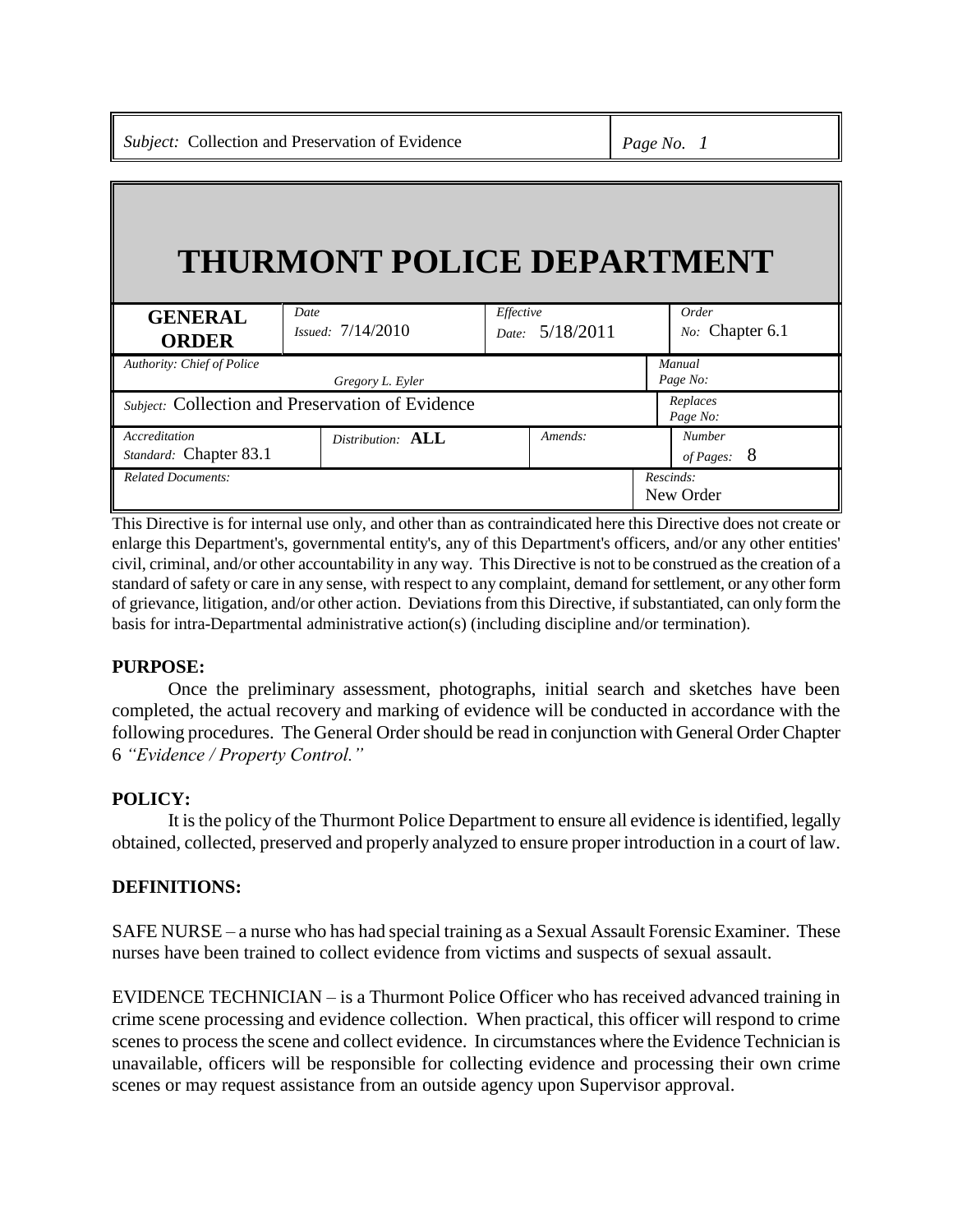## **PROCEDURE:**

#### **1. Chain of Custody:**

"Chain of Custody" refers to a formal record of possession of evidence. Whenever evidence/property is transferred from the custody of one person to another, it will be documented.

## **2. General Collection and Marking Procedure:**

The member collecting the evidence will do so in a manner that ensures that no item of evidence contaminates another item. The time of collection will be recorded as each item of evidence is collected. The member collecting the evidence will mark the container (box, paper or plastic bag, etc.) which holds the evidence. Members will wear gloves while handling evidence to be processed. At no time will a member place a mark on, or in any way deface, any item collected as evidence. Members will use their initials, department identification number, and case number as their identifiable markings. These markings will only be applied to the package, tag, or container in which the evidence is placed.

## **3. Collection and Marking Certain Evidence:**

- **A. Firearms:** Firearms or other weapons will not be touched before photographs and sketches record the exact location. Notes will be taken in detail as to the condition of the weapons and the position of the safety. Members will note the position of each round in the cylinder or breach and render the weapon safe. Members will package all firearms unloaded. Weapons will be packaged and/or tagged appropriately. All weapons will be identified by brand name, model, serial number, and caliber.
- **B. Fired Bullets:** Fired bullets will be packed in cotton or similar substance, placed in a container and marked appropriately.
- **C. Cartridges:** The cartridge case will be placed in a small cardboard box, an envelope or plastic baggie, preferably packed in cotton or similar substance, and the package in which fired cartridge cases are placed will be marked appropriately.
- **D. Live Cartridges:** Live cartridges will be packaged either in a small cardboard box, an envelope or a plastic baggie, or other means that will render them safe from accidental discharge. The package in which live cartridges are placed will be marked appropriately. At no time will live cartridges be packaged loose in the same container with a hard object such as a firearm or other metal object that could cause accidental discharge.
- **E. Explosives:** When an officer has reasonable suspicion that he has identified an explosive device, he will photograph the item in place, secure the area, and notify dispatch to contact the Maryland State Fire Marshall's office. **No type of explosive or chemicals**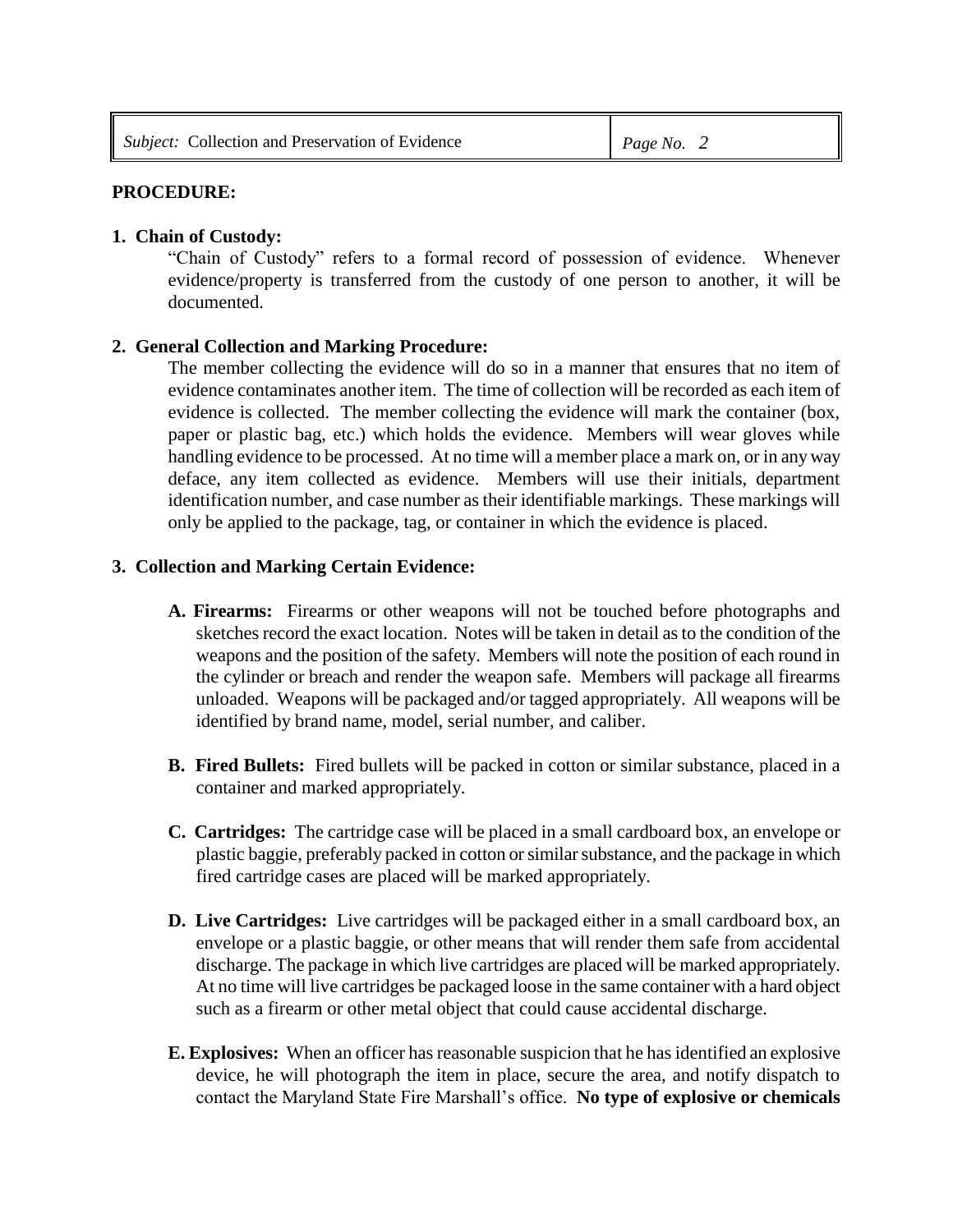# **will be brought to the police facility.**

- **F. Fireworks:** Firecrackers, rockets, etc. will be photographed and stored in the Sally Port until a member from the Fire Marshall's Office can arrive to dispose of the fireworks.
- **G. Documents:** Documents will not be marked in any way by anyone other than the specialist conducting the scientific examination. All documents will be placed into a property envelope and labeled appropriately. If fingerprint processing is required this should be noted on the property held form and the MSP Evidence Submission form.
- **H. Fingerprints:** The lifting of latent fingerprints or other methods of preserving fingerprints will be the responsibility of the officer/technician assigned to perform this function. The officer in charge of the scene will evaluate the complexity of recovering the fingerprints and will decide whether to request a technician, submit the item containing the prints to the Crime Scene Unit, or perform the "lifting" process at the scene. Items containing suspected fingerprints that are not processed at the scene will be packaged to protect against friction and the package marked. The property slip will be marked "processing required – fingerprints."
- **I. Footprints, Tire Tracks or Tool Marks:** Evidence of this type will be covered and preserved in such a manner so as not to alter them until they have been properly photographed and collected. Ways to preserve this type of evidence is by covering it with a box or cordoning off the area.
- **J. Liquor and Fluids:** Liquor and other fluids which are to be submitted to the laboratory for chemical analysis will have a sample taken from the container, poured into a clean collection container and sealed. Open containers of liquor that are not to be submitted to the laboratory, will be photographed and then destroyed (unless the containers are needed for processing). Sealed containers of liquor, not to be submitted to the laboratory for chemical analysis, will be collected and packaged as evidence.
- **K. Narcotics:** Narcotics and suspected narcotics will be separated from other evidence, packaged and sealed. Suspected controlled dangerous substance (CDS) to be analyzed, will be submitted and packaged in a heat sealed envelope along with a completed property slip and lab form (MSP 67A). All CDS paraphernalia evidence will be packaged properly and placed on property as evidence. Any CDS or paraphernalia that is to be destroyed must have the property slip marked "To Be Destroyed."
- **L. Odorous and Volatile Fluids:** When preserving an odorous or volatile fluid, articles impregnated with the substance will be placed in a clean plastic bottle. The bottle will be placed into a zip lock plastic bag marked with the case number, member's initials and ID number. The bag containing the sample will then be placed into a clean metal collection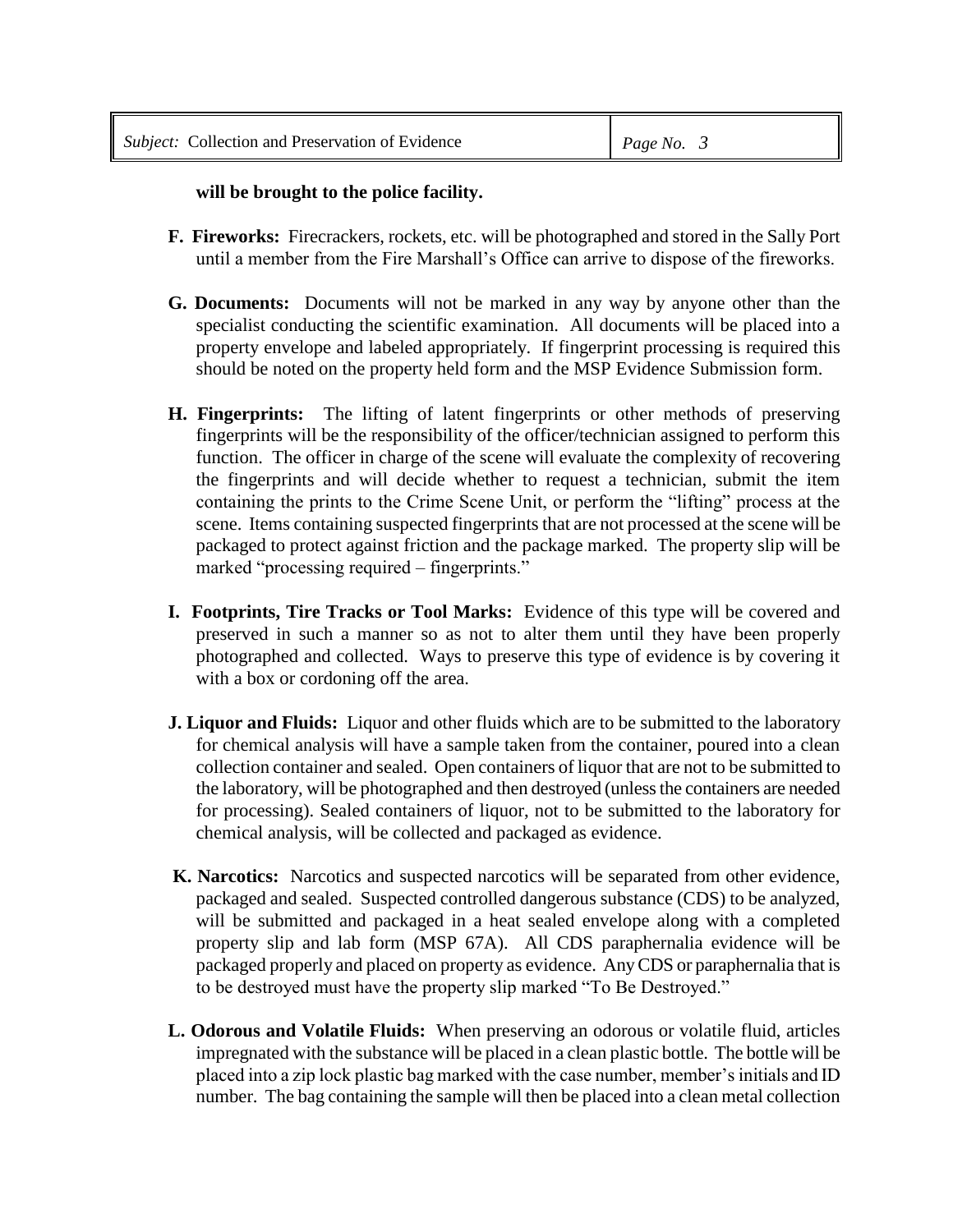can with the lid securely in place. The outside of the lid of the can will be marked with the same information as the inside baggie. A warning will be put on the container that it contains a material impregnated with volatile fluid.

- **M. Poisons:** Poisons will be placed in nonmetallic containers, preferably glass, and marked or tagged.
- **N. Removable Articles:** Any article which is removable from the crime scene, as evidence will be removed with the utmost caution to prevent any alteration, contamination or destruction. The container will be marked for identification.
- **O. Scrapings and Stains:** Blood, semen, and saliva will be removed from the object concerned only by a specialist unless an officer has been assigned to collect the scrapings. The scrapings, especially blood, will not be placed in plastic containers because decomposition will take place.Eighty-five percent of the population secretes their blood group factors through other physiological fluids, including perspiration, saliva, semen and urine. If the officer touches the stain or scraping, contamination will probably occur.
	- 1. Sample size is of great importance. As much of the scraping as possible will be taken.
	- 2. When applicable, a control standard of the object upon which the stain has been found must be taken. As an example, a small portion of the upholstery of a chair or a piece of the woodwork will suffice. The standard should be separately packaged, marked and sent to the laboratory with the section bearing the stain. Care will be taken to ensure that the stained section is not contaminated by the standard sample.
	- 3. Semen stains should be treated the same as blood. If semen is not to be taken directly to the laboratory, then it will be allowed to dry at room temperature. **All wet items, stains or swabs will be air dried before packaging in paper bags or envelopes.**
- **P. Glass:** Bits of glass will be gathered, and placed securely in a non-plastic container (preferably a box) to help preserve fingerprints. Glass should be picked up around the outer edges with tweezers, if possible. It is extremely important to obtain all pieces of glass, especially at the scene of a possible vehicular homicide, vehicular assault or other case involving a vehicle with possible damage. Known sample should be collected for possible comparison.
- **Q. Hair:** Samples of hair should be taken at the scene of a major crime (if possible). Comparison hairs from the head, body, or genital areas should be taken from the victim and suspect and placed in clean paper containers and marked. Hair will be taken by using clean tweezers or forceps to pull out the entire hair. The whole hair, including roots, will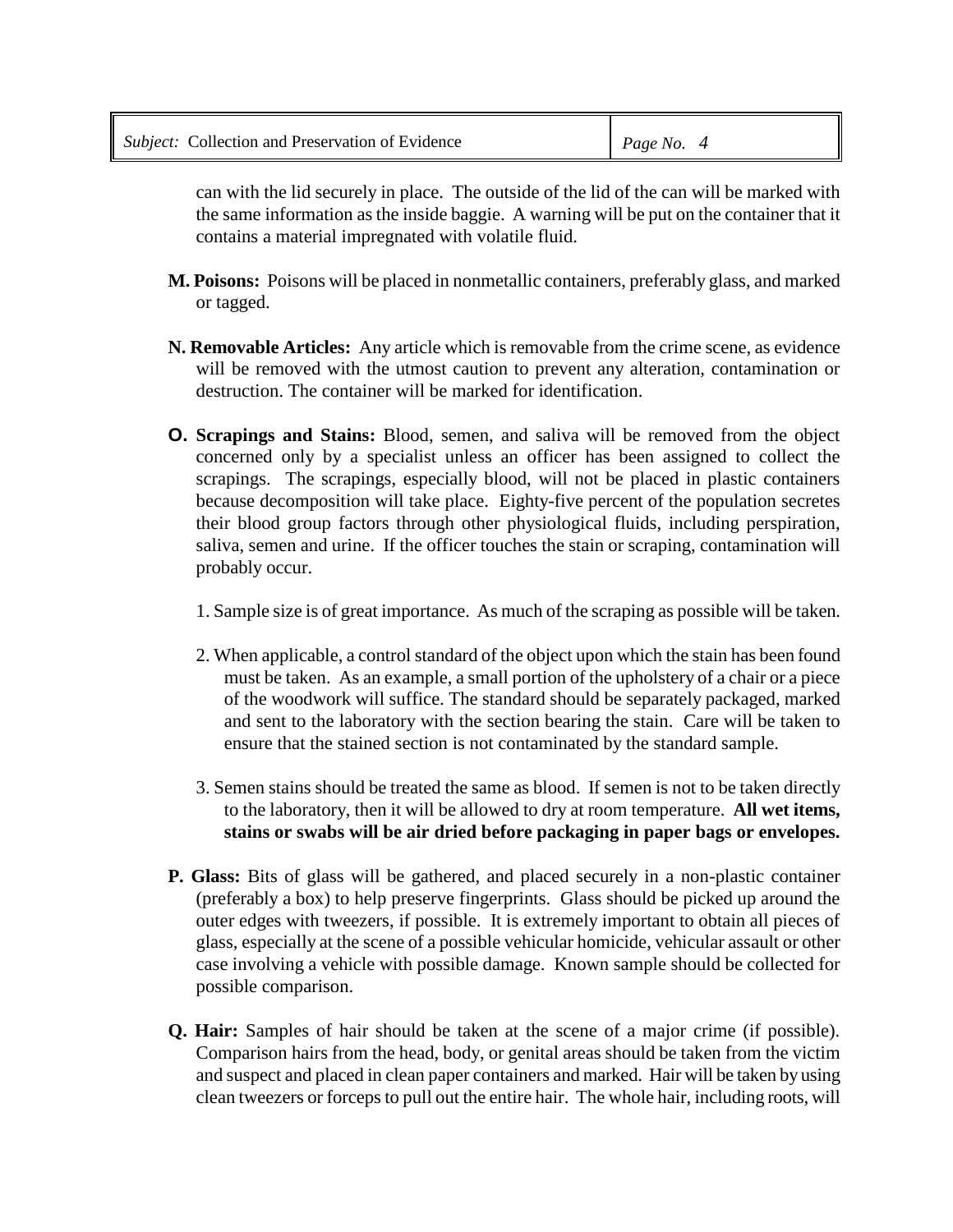| <i>Subject:</i> Collection and Preservation of Evidence | Page No. $5$ |
|---------------------------------------------------------|--------------|
|---------------------------------------------------------|--------------|

be taken. Approximately 20-50 whole hairs are needed. Clipped hair is unacceptable. Hair samples will be taken from females either by a female member of the Department or at the hospital by a SAFE (Sexual Assault Forensic Examiner). Male suspects will have samples collected either from a SAFE or by a male member of the Department authorized to do so.

- **R. Fibers:** Fiber evidence may be transferred as a result of contact by one person's clothing to another or from articles such as blankets, carpet, upholstery, and so forth. Fibers may be located on clothing, in fingernail scrapings, on hit-and-run vehicles, at points of entry, and on hair from subjects wearing knit hats. Removal of fibers from other objects is best done at the crime laboratory. Fiber evidence can be removed by use of forceps, cellophane tape, or by vacuum sweeping. Fibers collected should be placed in a pharmacy fold and properly marked.
- **S. Fabric:** Fragments of cloth may become evidence in a wide variety of cases. When a fragment of fabric is found during the course of a crime scene search, its location should be noted and photographed. The fabric should be packaged in a clean container and properly marked.
- **T. Paint:** Paint chips should be collected and placed in a clean paper container (pharmacy fold) and marked. Collection of chips rather than powder is preferred; as much as possible should be taken from the damaged area of an automobile in major crimes. Comparison paint should be taken from an area away from the damage.
- **U. Soil:** Soil specimens on shoes and other objects should be carefully handled. Soil samples should be collected and placed into clean metal cans or small glass jars with proper markings. Known soil samples from the crime scene should be collected from all four sides of the scene, packaged and marked appropriately.

#### **4. Responsibility for Requesting Laboratory Examinations:**

The initial reporting officer will be responsible for requesting a laboratory examination. It must be indicated as to what kind of processing is needed for each piece of evidence.

#### **5. Collection and Preservation of Evidence in Sexual Assault Cases:**

- **A. Evidence to Include:** Items of evidence collected from victims in sexual assault cases are extremely important, and include, but are not limited to, the following:
	- 1. a "rape kit" from the hospital where the victim was examined;
	- 2. items such as bed sheets, pillow cases, blankets, rugs or other readily moveable items at the location where the sexual assault occurred;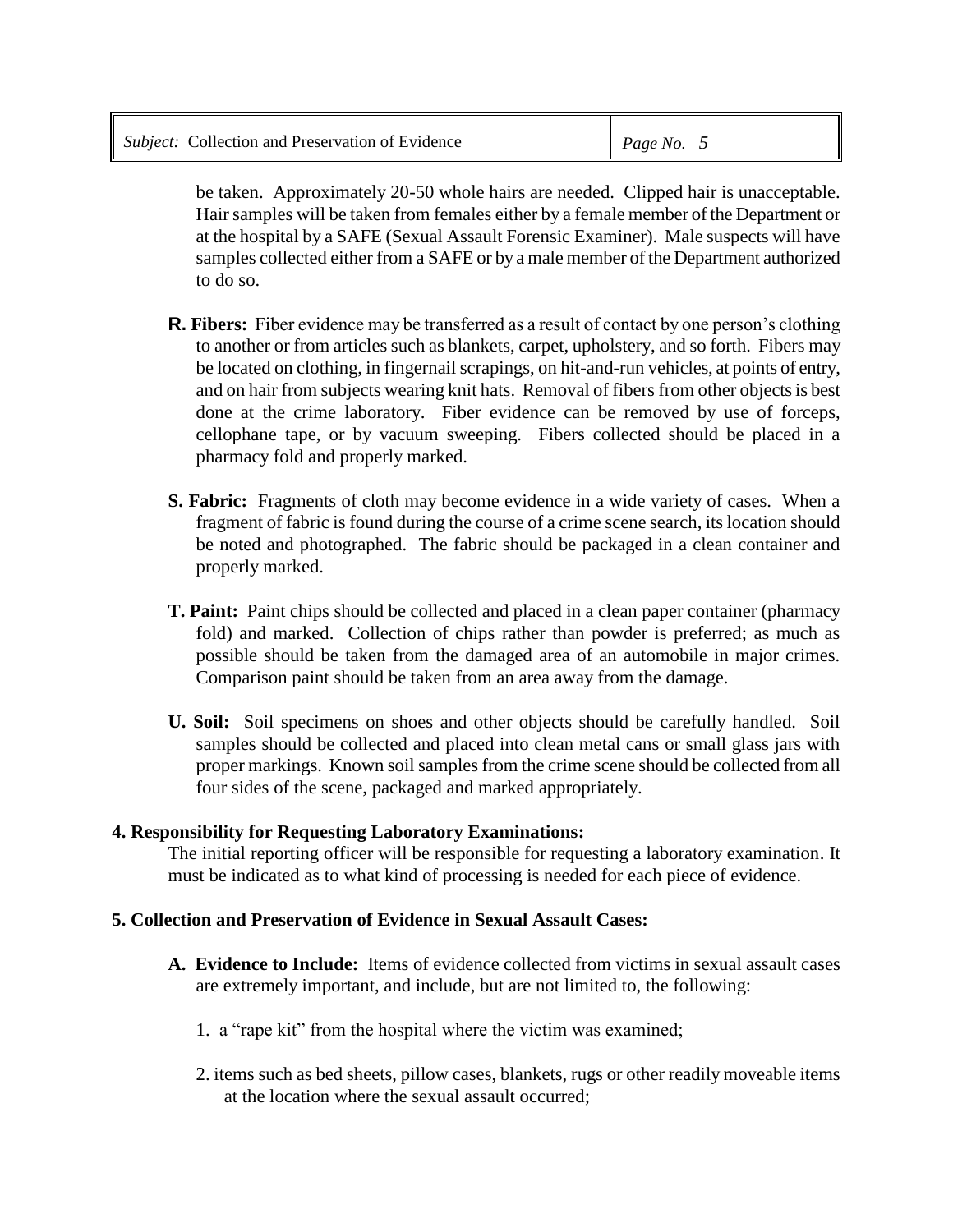- 3. victim's clothing;
- 4. suspect's clothing, if available; and,
- 5. any object which the suspect may have touched and left fingerprints.
- **B. Rape Kit:** When an officer receives a rape kit from the hospital where the examination of a victim was performed by a SAFE nurse, it should be placed on property and sent to the laboratory for analysis as soon as possible.
- **C. Sheets, Pillow Cases, Blankets, Rugs, etc.:** Extreme care should be taken not to shake the items so as to dislodge any foreign hairs that may have been deposited by the suspect. Should any of these items contain bloodstains or semen stains, they should be dry prior to any packaging. If they are not dry at the time they are collected, they should be dried before being packaged for submission for analysis. The items collected can be dried in the forensic drying cabinet or by placing clean brown paper on the floor of the evidence room and spreading out the items. When satisfactorily dry, the items are to be packaged in separate clean paper bags, properly marked and labeled with a biohazard sticker. **Note: victim and suspect items should not be dried in the same room to prevent cross contamination.**
- **D. Victim's clothing:** As soon as possible after the assault, the clothing worn by the victim should be taken as evidence and (after drying, if necessary) put in paper bags.
- **E. Suspect's clothing:** The clothing of the suspect, if available, should also be taken into evidence and handled in the same manner as the victim's clothing.
- **F. Anonymous Reporting Sexual Assault Cases:** Sexual assault victims OF ALL AGES have the opportunity to have evidence collected via a Sexual Assault Forensic Examination (S.A.F.E.) without reporting the incident to law enforcement at that time. This evidence package will then be given to the appropriate law enforcement agency when completed by a S.A..F.E nurse, even though the victim does not wish to report the alleged sexual assault to law enforcement.
	- 1. The S.A.F.E. nurse will conduct the sexual assault examination and collect / preserve the evidence.
	- 2. The anonymous victim will be assigned a nine (9) digit Frederick Memorial Hospital account number, which will be affixed to the S.A.F.E kit.
	- 3. The victim's name will appear on all paperwork and evidence and sealed to conceal the identity of the victim.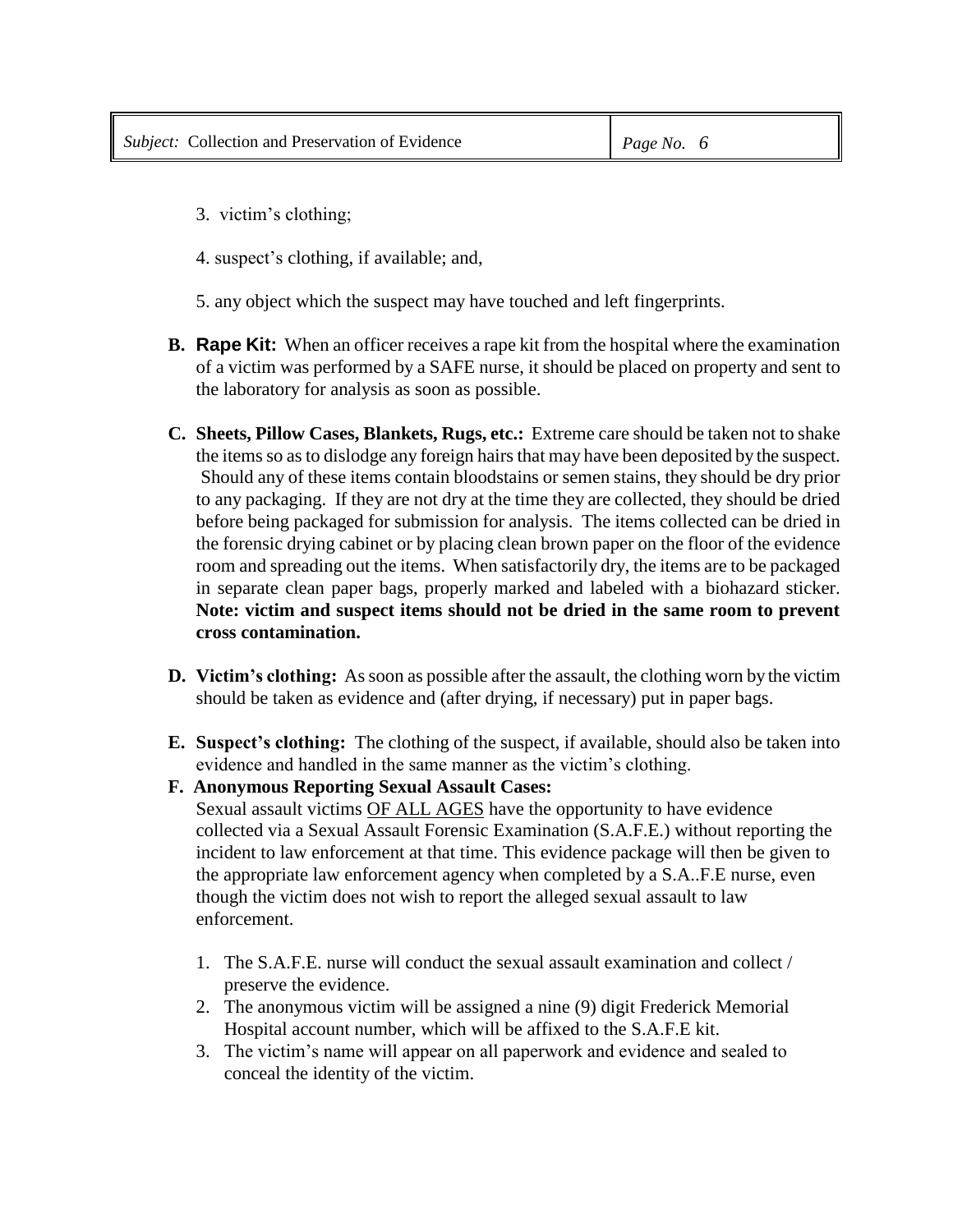- 4. The S.A.F.E. nurse will contact Communications to determine which agency is responsible for retrieving the evidence based on the incident location. Communications will enter the nine (9) digit FMH number into ILEADS as a cross-reference to the case, "Anonymous Sexual Assault" into the call type, assign a case number and dispatch a law enforcement officer to the FMH to retrieve the evidence.
- 5. The officer retrieving the evidence bag(s) from the hospital will be responsible for placing it into the T.P.D property / evidence locker. The evidence bag will remain sealed and unopened and will be placed into a evidence / property locker.
- 6. If the evidence bag is accompanied by a sealed urinalysis container, officers will place both bags into an evidence / property locker and send an e-mail notification to the Deputy Chief of Police and all supervisors.
- 7. Sealed urinalysis containers will be placed into the Evidence Room freezer as soon as practical upon notification.
- 8. "Anonymous Sexual Assault Package" and the nine (9) digit hospital account number will be entered as the description for the item on the TPD Property Sheet.
- 9. An incident report and TPD property sheet will be completed by the receiving officer with the assigned case number received from Communications.

 The following information will be used as a guide by TPD officers involving alleged sexual assault offenses.

- 1. Victim who are either an **adult or minor (post-puberty).**
- 2. Any sexual assault that is up to **fifteen (15) days** of occurrence.
- 3. Sexual offenses with no vaginal intercourse, taken for S.A.F.E Exam within **24 hours** – a partial kit may be performed for the presence of touch DNA.
- 4. Sexual offenses with vaginal intercourse, taken for S.A.F.E exam up to fifteen (15) days from occurrence - A partial S.A.F.E. exam can be performed if the timeline is between **five (5)** to **fifteen (15) days**.
- 5. Anonymous "Jane Doe" cases are when the victim wishes to remain anonymous and may cooperate at a later time. The retention period for S.A.F.E exams are **one (1) year.**
- **6.** Any cases involving children or minors (pre-puberty) is the same. The window for a SAFE is **72 hours.**
- **6. Reporting:** An incident/narrative report will be completed for each crime scene processed, as well as all evidence processed by the crime scene officer. The following information should be included if known: date and time of arrival to the scene, location of crime, name of victims, name of suspects, actions taken at the scene, list of evidence collected and case number.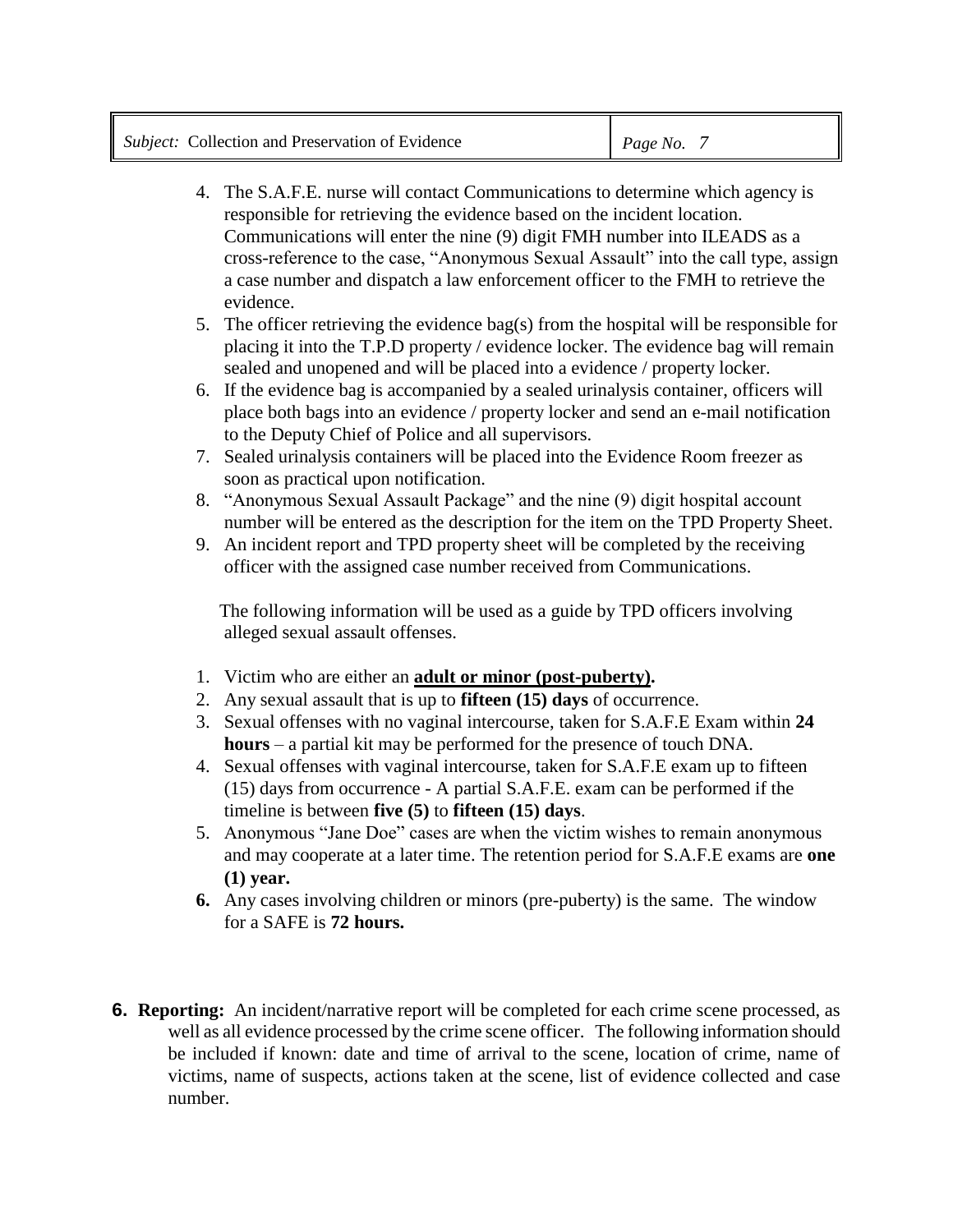- **7. In-Car Camera DVD Recordings:** All DVD recordings serving as evidence will be removed from the camera system immediately following the incident in which the officer had recorded and selected to preserve as evidence. All requests for a copy of an evidentiary DVD will be directed to a Supervisor or Deputy Chief of Police.
	- **A. Submission:** All DVD recordings submitted as evidence will be placed in an envelope with an "In-Car Video Evidence Label" completely fill out and affixed to the envelope. Mark the appropriate box on the label to indicate the DVD shall be stored as evidence. Write the case report number, date and time of the incident in the Comments Box of the label. A **TPD Evidence / Property Control** form will also be completed and submitted with the case file with the appropriate copy attached to the envelope. Mark the appropriate box on the ILEADS initial page indicating **"Video Available."**
	- **B. Storage:** All DVD recordings marked as evidence will be stored separate from nonevidentiary DVDs. (Note: All non-evidentiary DVDs will be submitted to the Property Room for storage with the "In-Car Video Label" completely filled out and affixed to the envelope.)
	- **C. Retention Period:** The retention period for evidentiary DVD recordings will be in accordance with General Order Chapter 6 *"Evidence / Property Control,"* Section G – Final Disposition of Evidence / Property.
- **8. Photographic Evidence:** The principal requirements to admit a photograph (digital or filmbased) into evidence are relevance and authentication. Unless the photograph is admitted by the stipulation of both parties, the party attempting to admit the photograph into evidence must be prepared to offer testimony that the photograph is an accurate representation of the scene. This usually means someone must testify that the photograph accurately portrays the scene as viewed by that witness.
	- A. Submitting Photographs as evidence:

**Digital Photographs**- Officers will complete a **TPD Photograph Record** (TPD Form 6.1A) for every incident in which photos were taken and place the TPD Photograph Record in the Case File. All TPD digital cameras will be programmed to display the **Date and Time** on each photo taken. Officers will place all memory cards in a designated envelope and submit it to a Property/Evidence Officer by depositing the envelope in the Property/Evidence Mailbox. The Property/Evidence Officer will download all digital photographs onto the Department's "R" Drive in the Photo IR Folder and label them in a sub-folder with the case report number. Once downloaded in the Photo IR Folder, this folder will be a *read-only file* and the only person with rights to override these files will be the Administrative Assistant or an appointed designee. The Property/Evidence Officer will clear the memory cards and return them to the officer. Officers will document in their Incident Report that photographs were taken and a TPD Photograph Record was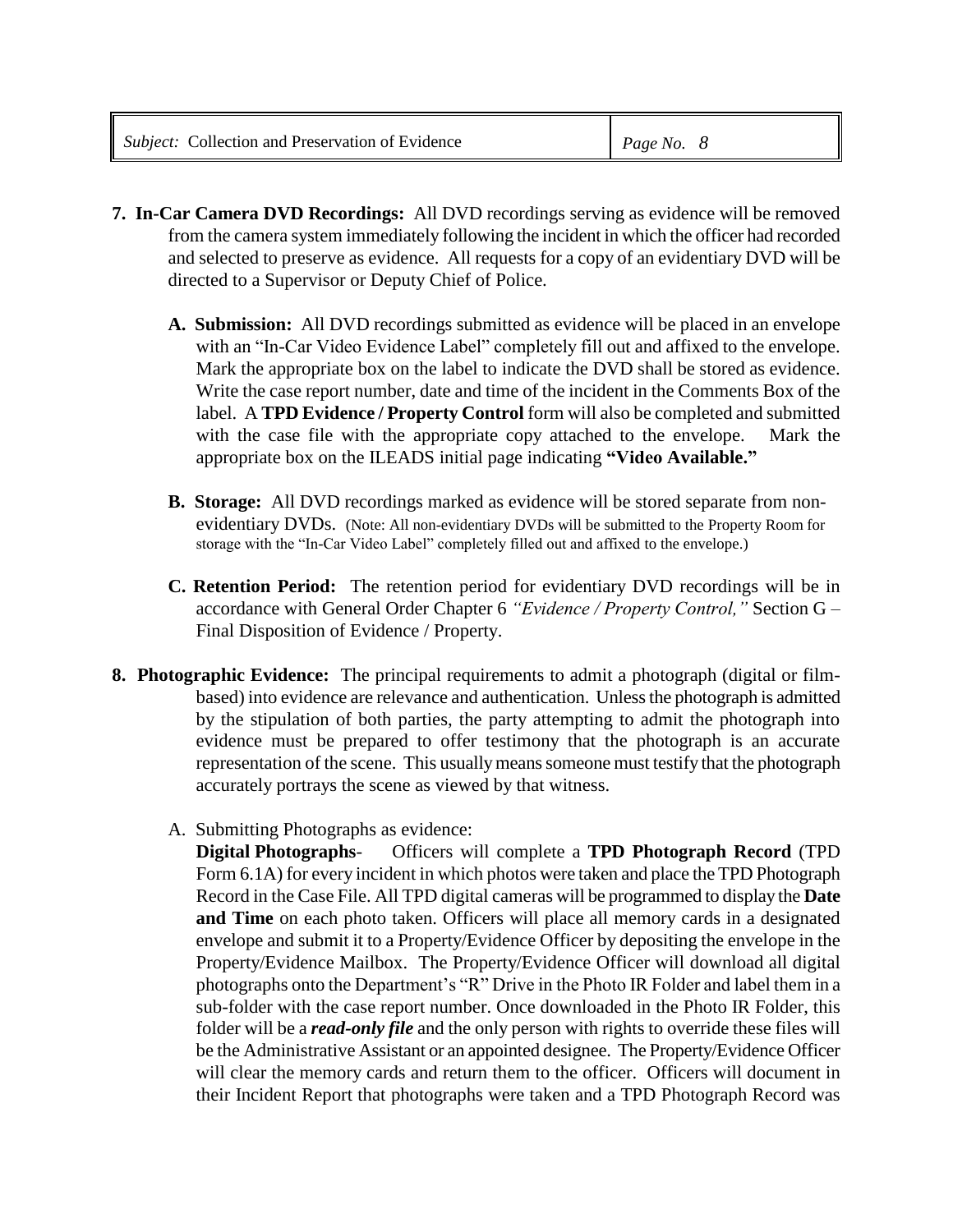completed.

B. Preservation of Photographs and Release of Copies:

 The photographic images stored on the "R-Drive" will be secured and not altered. The Administrative Assistant or an appointed designee will be the only person authorized to make copies of photographs pursuant to a legal request, copies for the State's Attorney's Office, and copies for insertion into the case file.

# **ATTACHMENTS :**